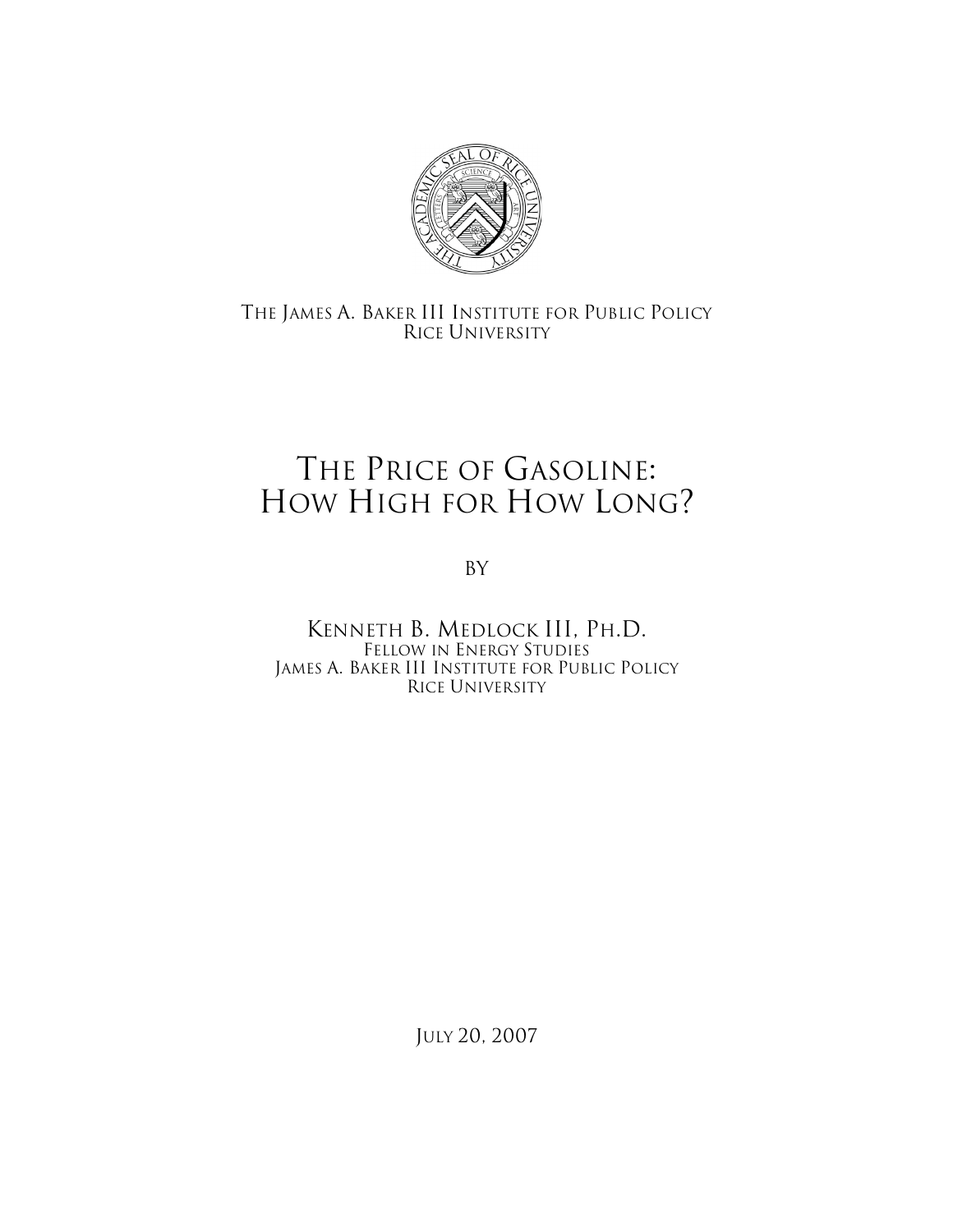THE FOLLOWING OPINION PIECE WAS WRITTEN BY A RESEARCHER, FELLOW OR SCHOLAR. THE RESEARCH AND VIEWS EXPRESSED IN THIS OPINION PIECE ARE THOSE OF THE INDIVIDUAL(S), AND DO NOT NECESSARILY REPRESENT THE VIEWS OF THE JAMES A. BAKER III INSTITUTE FOR PUBLIC POLICY.

© 2007 BY THE JAMES A. BAKER III INSTITUTE FOR PUBLIC POLICY OF RICE UNIVERSITY

THIS MATERIAL MAY BE QUOTED OR REPRODUCED WITHOUT PRIOR PERMISSION, PROVIDED APPROPRIATE CREDIT IS GIVEN TO THE AUTHOR AND THE JAMES A. BAKER III INSTITUTE FOR PUBLIC POLICY.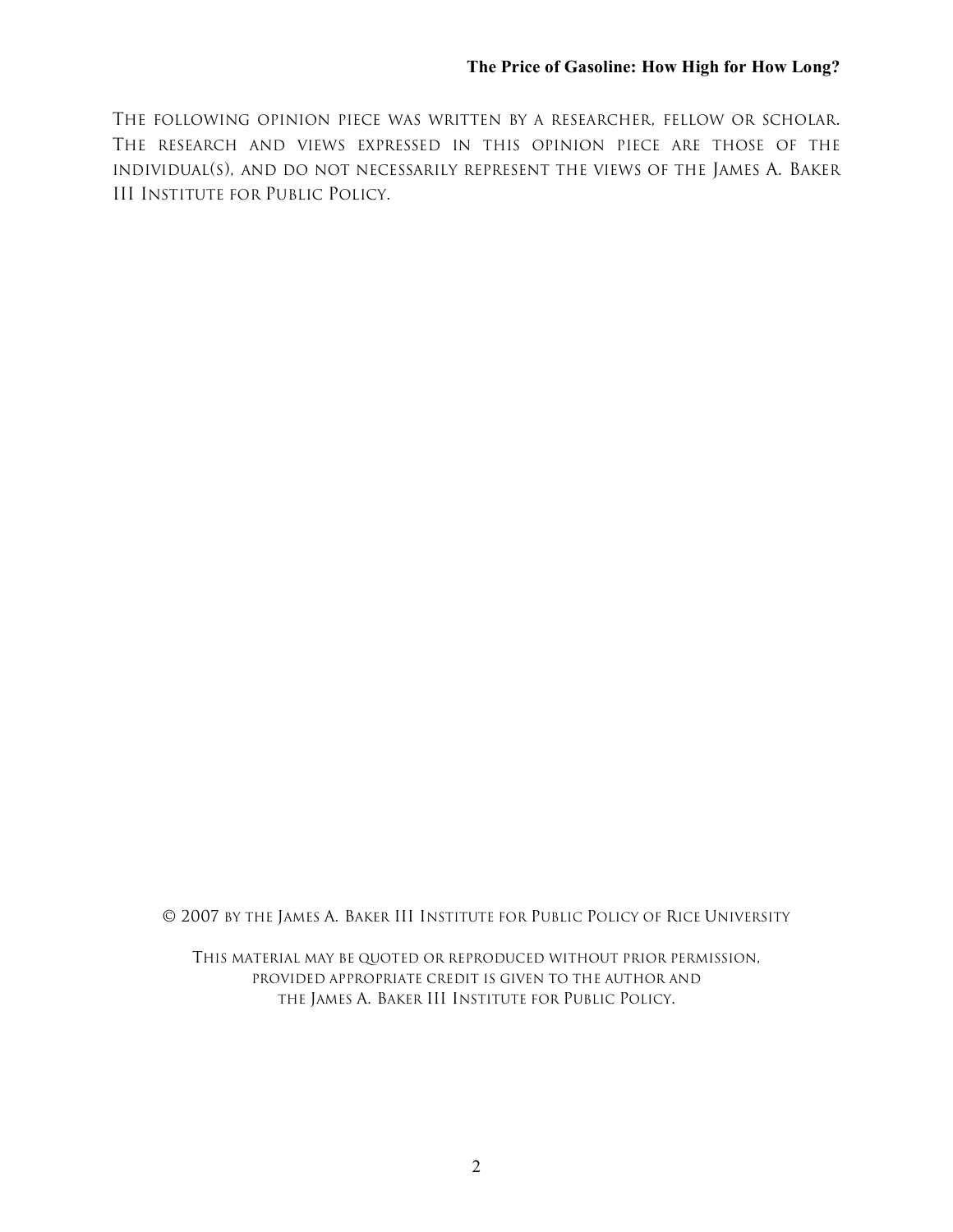The influence that the price of gasoline has on household activities (such as taking vacations or commuting to work) makes it the most widely covered petroleum product price in the media. In addition, because households cannot easily change the automobiles they own, the ability of consumers to substitute away from a particular level of gasoline consumption is limited, that is, short-run demand is price-inelastic. Thus, when gasoline prices rise, people take notice.

We often see stories in the media that ask the question "Who is to blame for high prices at the pump?" The anger expressed on the local news by the patron of the gasoline station who is upset about the price of gasoline as he fills up his large, low-efficiency sport utility vehicle is almost comical, but his anger is not entirely misguided. The fact is that no single party is to blame for high prices, and understanding why prices are so high is not simple. Thus, rather than point the finger of blame at any one party perhaps it is best to ask, "What can be done to reduce gasoline prices?"

Understanding what to do about higher prices requires an understanding of why prices are high in the first place. The mechanics of retail gasoline prices are fairly straightforward and can be expressed as a sum of crude oil prices, refining costs, state and federal taxes, distribution and marketing costs, and station premiums related to the cost of operation (property lease rates, labor costs, etc.). In fact, research indicates that there is a stable, *long-run* relationship between crude oil and gasoline prices, meaning that the price of crude oil is the single most important determinant of the pump price of gasoline. Of course, crude oil only sets the baseline for gasoline price and does not explain short-term spikes in gasoline price. Higher seasonal demand, low inventories, competition for imports, and reduced operational domestic refinery capacity (due to factors such as hurricanes, for example, which we saw in 2005) can all lead to short-term increases in gasoline prices.

Over the past few years, we have seen the price of crude oil increase almost threefold, which is the primary reason gasoline prices are two times higher today than just five years ago. Much of this can be attributed to strong growth in gasoline demand over the past 15 years. An ancillary impact of strong demand growth has been that seasonal swings in prices have become more pronounced. This is because as demand has grown, neither domestic refinery capacity nor gasoline inventories have appreciably increased. Domestically, refinery capacity is not capable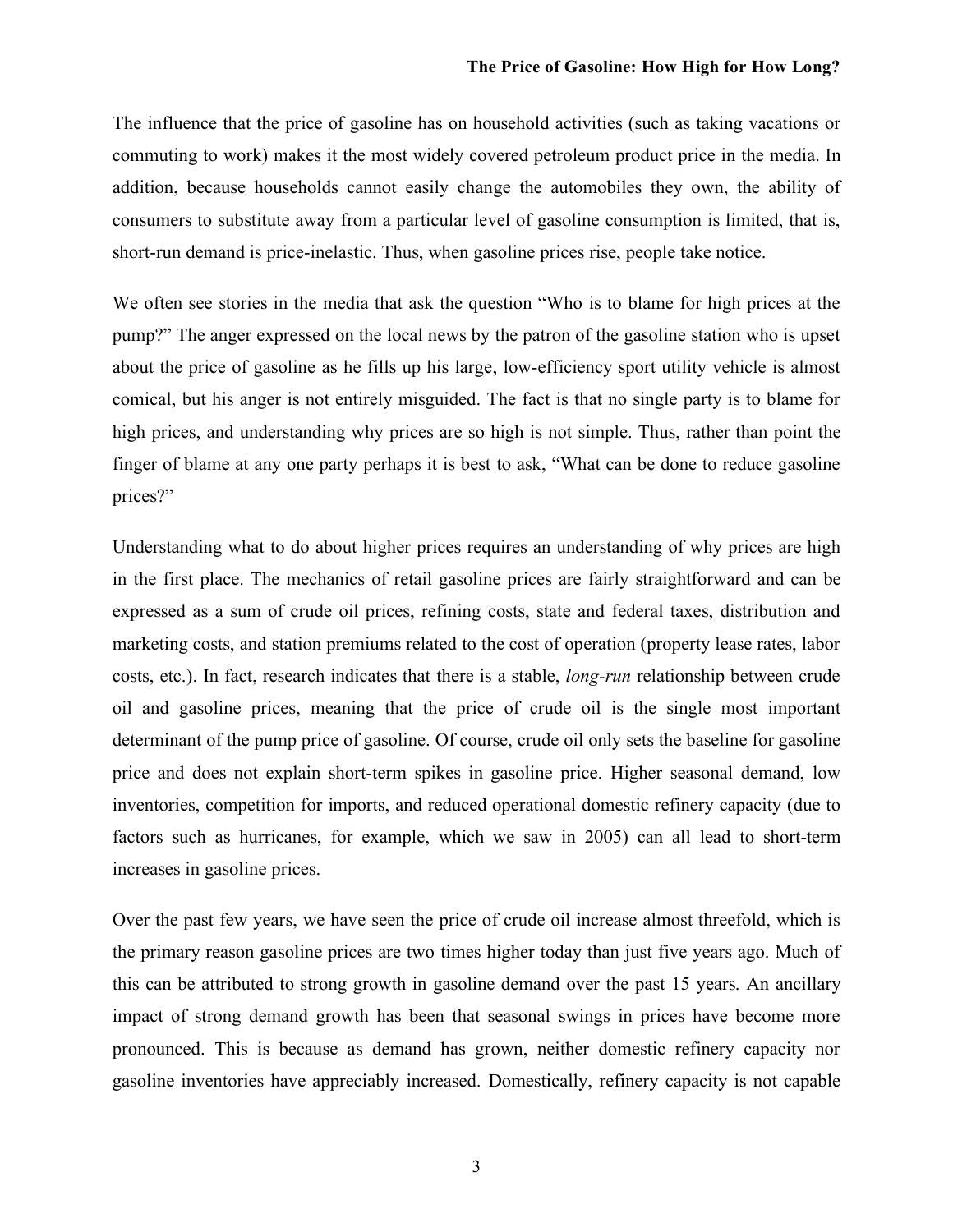## **The Price of Gasoline: How High for How Long?**

of meeting seasonal demand changes because, although capacity has increased by roughly 10 percent in the past 15 years due to expansions at existing refineries, it has not increased enough to keep up with demand. As a result, we have had to rely increasingly on imports to meet seasonal increases in demand. This year, prior to Memorial Day, gasoline prices rose substantially. This was influenced by the fact that the amount of gasoline available for import was reduced due to international refinery problems. In fact, imports were down earlier this year by up to 10 percent versus last year despite the fact that gasoline prices were substantially higher. In sum, strong demand growth along with insufficient inventories and insufficient domestic refinery capacity has resulted in the U.S. gasoline market becoming tighter, with imports playing an increasingly important role in the U.S. supply-demand balance. This, in turn, increased our exposure to factors affecting international refinery capacity and demand. Unfortunately, if things do not change, the trend of higher and more volatile prices will likely become the norm for the foreseeable future, unless concerted intelligent action is taken.

Higher, more volatile prices lead to public outcry, much of which ends up directed at gasoline suppliers in the form of formal investigations and senate hearings. This policy reaction can be a good thing because it can lead to a more informed public and reinforce to suppliers that they should not attempt to manipulate the market, which can be done more easily when the supplydemand balance is tight. But, it is imperative that policy be designed to produce sustainable longterm solutions, regardless of what is politically popular.

The fact of the matter is that there is no single approach to fixing the problem of high gasoline prices. Building more refineries could help to lower domestic gasoline price volatility, but it will not lower the baseline level of gasoline prices. In order to achieve lower prices in the longer term, it is imperative that demand growth in this country be curbed. Many have pointed to growing demand in Asia as the culprit for higher prices, but we consume 33 percent of the world's road transportation fuel and demand continues to grow. Thus, as American demand goes, so goes the world price of oil. Options such as opening the Alaskan National Wildlife Refuge (ANWR) and/or the Outer Continental Shelf (OCS) for drilling and adopting alternative fuels such as ethanol and/or coal-to-liquids are potentially viable supply-side solutions to easing the upward pressure on future oil prices, but they do nothing to stem the tide of demand. Thus, future generations will have to solve the same problems we are talking about today because eventually